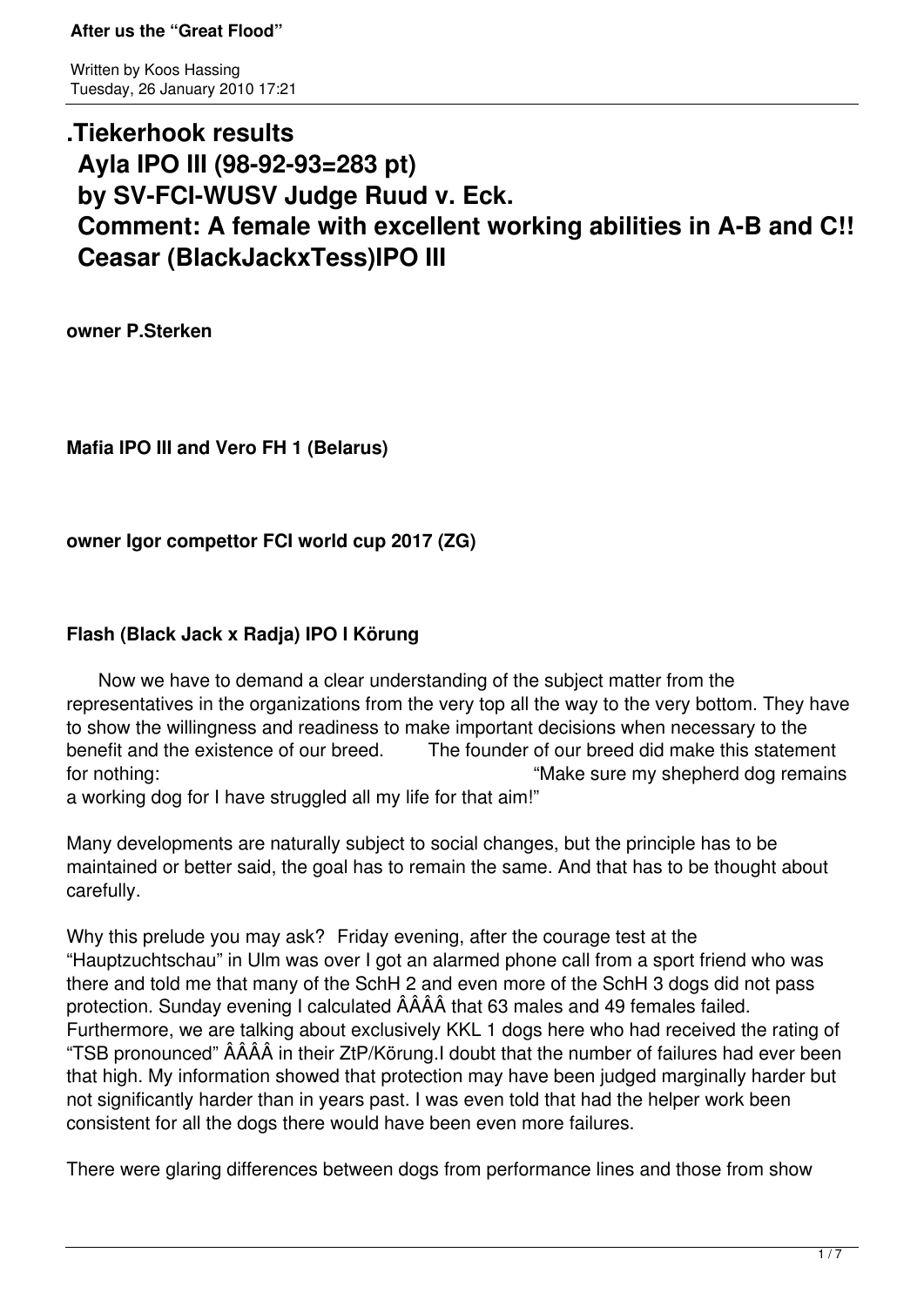Written by Koos Hassing Tuesday, 26 January 2010 17:21

lines. OK, that may not be such a big deal, but it clearly accentuates how big the differences are.

Only a few years ago I myself was a witness to the way protection was handled at the "Hauptzuchtschau".

I came to the conclusion that some assessments were at the very bottom of the rating "pronounced", some even below. ÂÂÂÂ Dogs who came off the sleeve during the attack on handler still got a rating high enough to remain in the competition. In individual cases apparently the manner in which the dogs prevented the attack (energetic gripping is desired) was of secondary importance. Obviously some things had improved somewhat, but it has to be said. It appears as if the top people in the SV, who got there due to political circumstance, chose this result, and everyone seems OK with that. One would think based on that that the general public is also satisfied with the result! Keep going that way. In my opinion, this can never be the right solution. The movement in this direction ÂÂÂÂÂÂÂÂÂÂÂÂÂÂÂÂÂ already became apparent years ago. But it is exactly like judging one's own affairs, it is rejected in society and politically and no significant improvement can be brought about.ÂÂÂÂÂÂÂÂÂÂÂÂÂÂÂÂÂ

That brings me back to my opening, the preservation of the breed. So, if we analyze what has been developing, and I would like to do that in the broadest sense of the word, one does not have to be a college graduate to come to the following conclusions.ÂÂÂÂÂÂÂÂÂÂÂÂÂÂÂÂÂ The goals set in the bylaws and the trial regulations as well as the breed suitability regulations are all very clear in their statements. Nobody can argue that. Where things are lacking significantly in my opinion is the putting the written standards into practice and their interpretations.

The Chain The people who are the main links in the chain of responsibility for the preservation of the German Shepherd Dog should be the first place we look. Board members of the WUSVÂÂÂÂÂÂÂÂÂÂÂÂÂÂÂÂÂ countries

Breeders

Performance judges (SV/IPO)

Körmeister (breed survey judges)

Naturally, there are secondary links in the chain as well (trainers and helpers for example and others). But I want to limit myself to the main group. I am convinced that the leadership is lacking in matters of breed preservation.

The Leadership/Board In the bylaws and regulations the goals of breeding just like the breed characteristics are clearly defined. Over the different decades certain individual aspects were pushed aside, but the principles were not altered. On paper everything stayed the same; from time to time some regulations were changed and even improved a bit.

Almost automatically my thoughts wander back to the time when the Martin brothers used their influence as SV-members/SV-board members/SV Körmeister to create their "own" German Shepherd Dog. In my opinion that was a German Shepherd who deviated significantly from the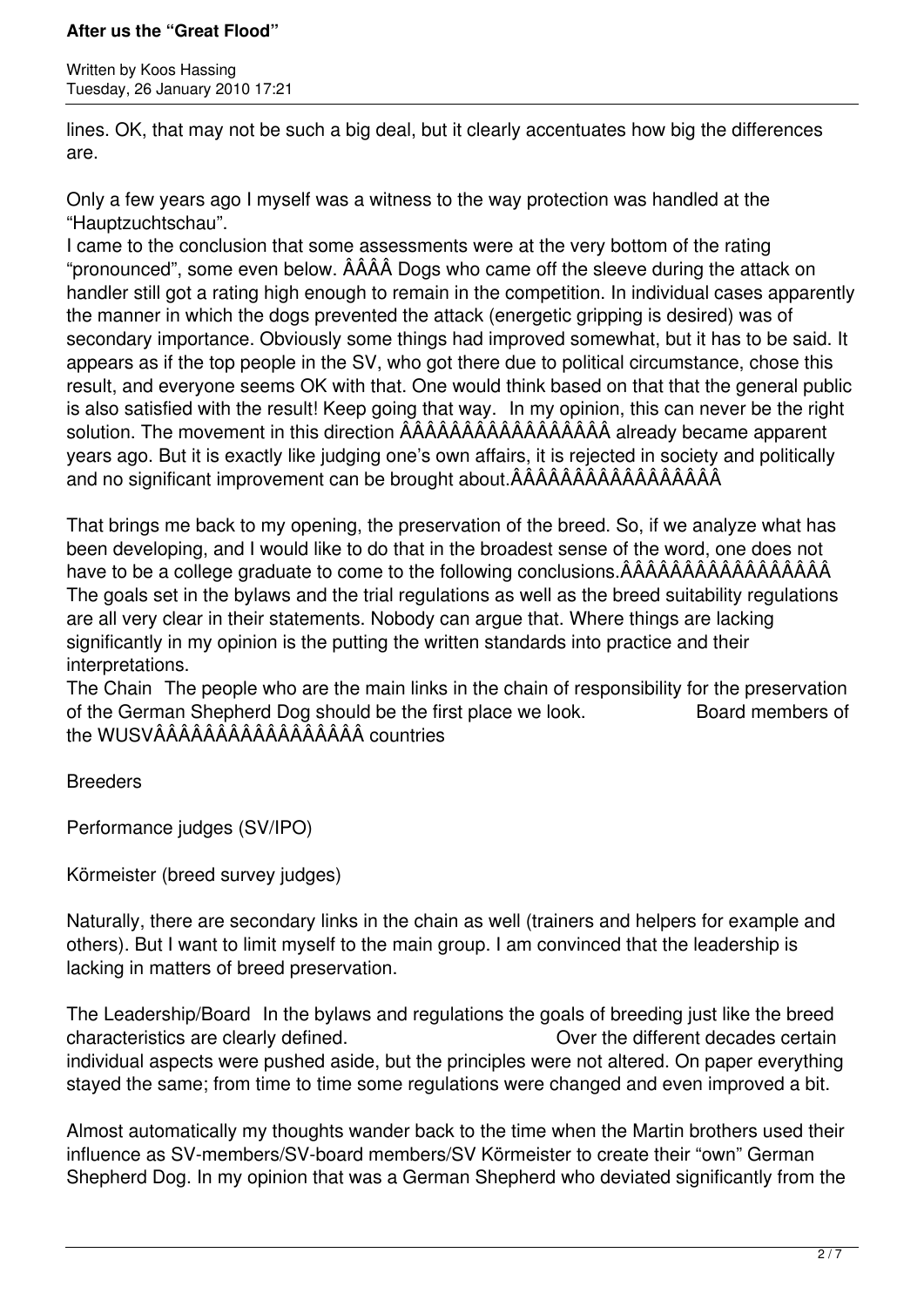Written by Koos Hassing Tuesday, 26 January 2010 17:21

breed standard. It goes without saying that they could not accomplish this on their own and by themselves. But considering their considerable influence at that time not much happened without them and their input.

Their influence on the leadership level was unmistakable.

The influence of a Canto von Arminius (W. Martin), a dog with bad temperament and character, and of a Quanto v.d. Wienerau (H. Martin) was praised to high heaven in the creation of a, pardon the expression, artificially constructed (read: modern) German Shepherd Dog. Working abilities were hardly if at all talked about. The Kennels in Viernheim were sometimes jokingly referred to as the breeding factories of beauty. Some even dared to say that they (Martin brothers) did great damage to the breed. You can read Walter Hoffmann's original report on the topic. I agree with that entirely.

It was a very single minded direction for which the German Shepherd they created was set as a standard. Ego, prestige, and profit dominated, especially when the Asian countries became part of the picture. ÂÂÂÂÂÂÂÂÂÂÂÂÂÂÂÂÂ That the working traits and abilities were reduced to a minimum seemed to be acceptable. ÂÂÂÂÂÂÂÂÂÂÂÂÂÂÂÂÂ During that time I watched trials in Germany where dogs got their Schutzhund trial "stamp" (for breeding) in ways that I would prefer to forget quickly. But at the time it was a reality.

That was a dangerous development, because the chances that one "breaks through the thin ice one skates on" ÂÂÂÂÂÂÂÂÂÂÂÂÂÂÂÂÂ become very real (as we have seen since then). But the whole world followed the SV (read: Arminius and Wienerau) because their rules had to be followed if one did not want to be thrown overboard.

Even the boards of foreign clubs (Holland, Belgium, etc.) followed suit along with many breeders. If one wants to see a silver lining in this cloud, one could say that for some breed fanciers this movement was a wakeup call (at least in Germany) to breed better working dogs.

It was a necessary evil if one wanted to preserve the working abilities. Police, military, and customs could not find a sufficient numbers of suitable German Shepherd Dogs. People were fed up, and I was around to witness this development first hand.

Alfred Hahn, from the kennel "vom Busecker Schloss, was very clear. He told me: "Koos, if you want to improve the German Shepherd Dog, and I know that is your goal, then consider this for the future. One can improve the anatomy of the German Shepherd in only a few generations. But to improve, temperament, character, and the necessary working abilities take much much longer. Good males will always be around, so focus on the quality of your brood bitches!" ÂÂÂÂÂÂÂÂÂÂÂÂÂÂÂÂÂ In my opinion, the pure truth, spoken by a very experienced breeder and Körmeister.

Another one of his favorite sayings was: "During the hold and bark in the blind you can see and hear the soul of the dog!!

But as a judge one has to be ABLE to see it." His two males Greif zum Lahntal and his son Sagus as well as many other dogsÂÂÂÂÂÂÂÂÂÂÂÂÂÂÂÂÂ gave the performance world definite boosts (read: working abilities).ÂÂÂÂÂÂÂÂÂÂÂÂÂÂÂÂÂ In reference to improvement or at least preservation, the results of an American study are also very interesting. ÂÂÂÂÂÂÂÂÂÂÂÂÂÂÂÂÂ It was stated that the traits that determine "beauty" appear to be on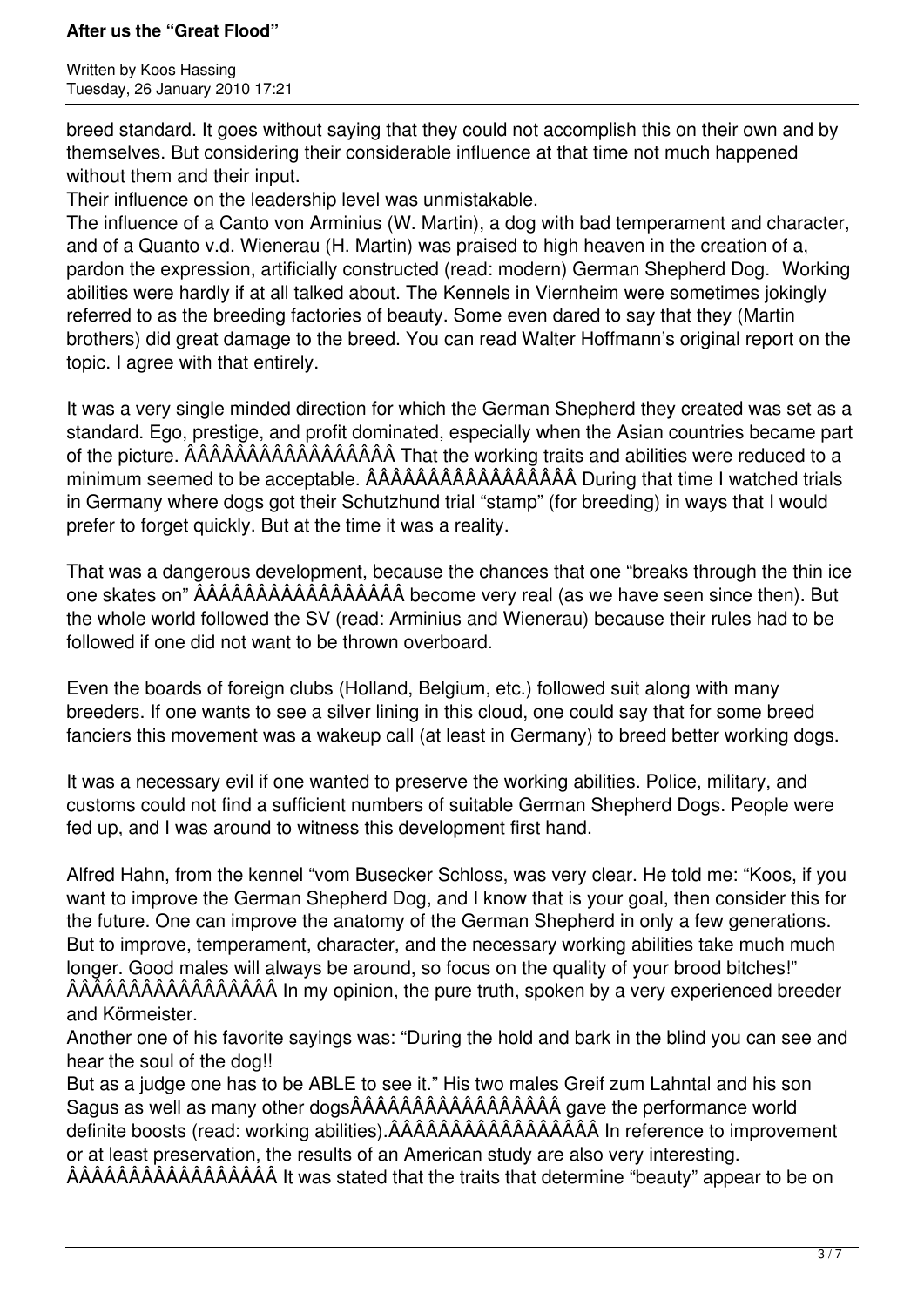Written by Koos Hassing Tuesday, 26 January 2010 17:21

the same gene as the traits responsible for temperament and character. If that is in fact the case, then we certainly have an additional problem. One has to talk about these lines and their existence very openly, but on a factual basis. Then their discussion has value.

But at this time the leadership is still more show and beauty oriented and for the benefit of the breed things have to change, and soon.ÂÂÂÂÂÂÂÂÂÂÂÂÂÂÂÂÂ Indecisive board members, maybe for selfish reasons, holding endless discussions driven by emotions and not fact are not helpful and should be eliminated.ÂÂÂÂÂÂÂÂÂÂÂÂÂÂÂÂÂ The times when trees grow to heaven and everybody is nice to one another are over. The time has come for serious changes, not only in regards to how things are structured but also in regards to decision making.

Included in those changes should be the sitting in important leadership positions for too long. In the long run that is bad not only for the organization, but also for the individual in the position (one becomes complacent, wants maintain the status quo, and after a while simply operates on auto-pilot). In that case new ideas and developments are threatening (to one's own office). ÂÂÂÂÂÂÂÂÂÂÂÂÂÂÂÂÂ New enthusiasm (read: new board members) should be given a chance to implement their ideas for the preservation of the breed. In order to accomplish a goal, decision making has to encompass everything when it comes to goal setting.

Many sports friends feel the sense of injustice from the people at the top when important decisions are passed just like during the judging of their dogs. This reminded me of a slogan of an equal rights group:

"Mercy for the wolf means injustice for sheep!"

Breeders As always, breeders who follow the regulations set the standard of the German Shepherd of today. Their creativity should not be limited. The breed suitability regulations are very clear about that. A different aspect in show line circles many breeders and owners send their females to Germany to be trained for SchH 1 and to get e Kör-rating ( I am sure only because of circumstances). In principle there is nothing wrong with that if there are good reasons for it, such as knowledge, skill, or time. But at times there is something wrong with the way it happens.ÂÂÂÂÂÂÂÂÂÂÂÂÂÂÂÂÂ For me it is unbelievable that dogs who have not mastered a single exercise can achieve SchH 1 and a Körung in the time span of 2-3 months.

Considering the existing trial rules almost an impossibility. ÂÂÂÂÂÂÂÂÂÂÂÂÂÂÂÂÂ To achieve that in some cases there has to be a tight chain of accomplices starting with judges, helpers, clubs etc.ÂÂÂÂÂÂÂÂÂÂÂÂÂÂÂÂÂ In that context I have seen examples of dogs who returned to their regular clubs. But that is how things are, it happens, it is accepted, it gets paid for and then on to breeding.

Dear Sport friends I wanted toÂÂÂÂÂÂÂÂÂÂÂÂÂÂÂÂÂ ask you; Is this yes or no corruption by a cartel of trainers, helpers-judges and clubs?

I am convinced that this sort of thing certainly contributes to the high failure rate in Ulm (HZS). Please don't forget that females are the most important factors in the preservation of the breed.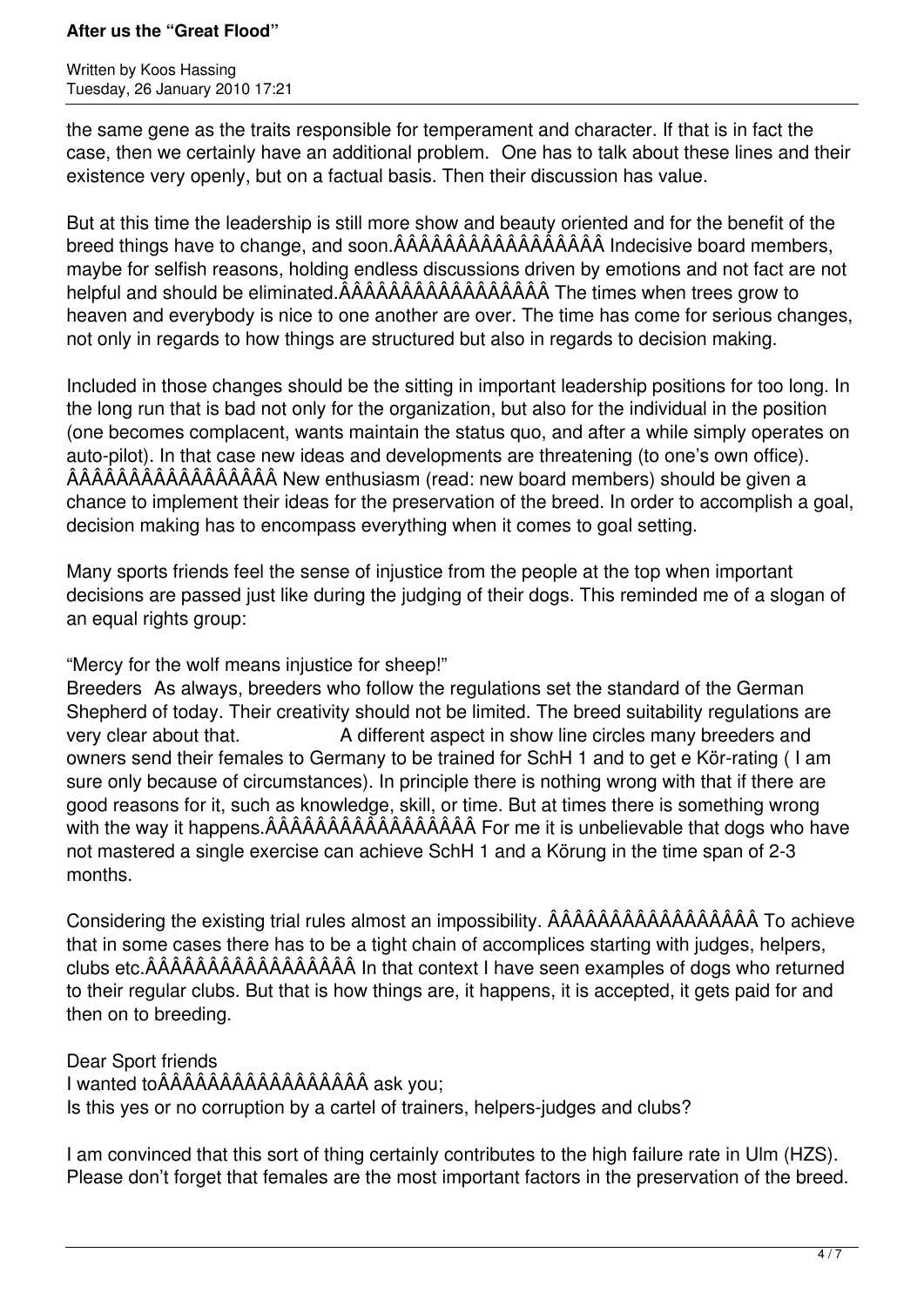Written by Koos Hassing Tuesday, 26 January 2010 17:21

And to continue like that we are not doing the breed any favors.

The performance judges ad Körmeister One expects from a judge that he is impartial due to his knowledge, that he exudes integrity, and that he judges a dog without looking at the person who is handling him. He is held to that standard by the trial rules which are in my opinion clear and unmistakable. Naturally the rules give him some discretion and that is how it should be. Günther Diegel, the training director of the SV, is very clear in his view of the SchH 1 category. It is the cornerstone for the foundation and development of the breed. When judging dogs at large events one should set as a goal that at the top of the results list are dogs who are of such quality that they could be utilized to improve the breed. I am perfectly in agreement with that, but in reality it often looks a lot different.

For example: The length of the tracks at the WUSV in Krefeld can't contribute to such a goal. But information from Jurgen Ritzi learns me that circumstances for the available tracking fields around Krefeld were limited.

But who speaks up about it?! But it can't be that a dog passes a trial, gets a certificate, or gets a Körung based solely on criteria that an individual judge makes up on his even own if he does not deserve it. A judge who does that does not only shame himself, but does not really do the sports friend a favor either, and he in no way helps the breed. But what the hell, he is popular and gets to judge a lot.

Another aspect the so called training lines have to live with is the fact that through much improved training techniques (in itself a very admirable accomplishment) dogs who do not have any social aggression or the necessary hardness of a working dog anymore can still be trained excellently by experts with any number of training aides.

If this practice is elevated to an art, AND is promoted by awarding high points to dogs who are the product of this, then we have a different serious problem, namely the reliance on the innate talent of the dog. At this year's BSP I save many examples of this. In principle I do not think this kind of training is wrong. BUT, if a judge is not able to see through all of that and still places the dogs at the top, then we will quickly end up on a slippery slope which will have negative consequences in breeding and therefore for the future! Because I am firmly convinced that the working abilities of the German Shepherd Dog should originate in his genetics. If dogs can only perform exercises to a large part because of the help they had through technical aides, then we are truly on the wrong path. The German Shepherd is not a Malinois with different appearance.

## Aficionados know what I mean by that!

The wrong path applies to all three phases. More and more dogs quit on tracks when the conditions become too difficult. That has a lot to do with training too of course,(food, food and more food)ÂÂÂÂÂÂÂÂÂÂÂÂÂÂÂÂÂ but ALSO the genetic predisposition (the desire to find something). Therefore tracking is also of great importance and an important part of the whole program. A Körmeister should be able to assess the genetic talent and judge the dog on that basis.

Like I mentioned earlier:

The length of the tracks in Krefeld did nothing to accomplish this goal.

Here of course refer to the males and especially the females who are trained in such a manner AND who are also active in the breeding scene. Otherwise the value of working ability, or what is left of it, becomes nothing more than a big technical game. In other words: The 100 points are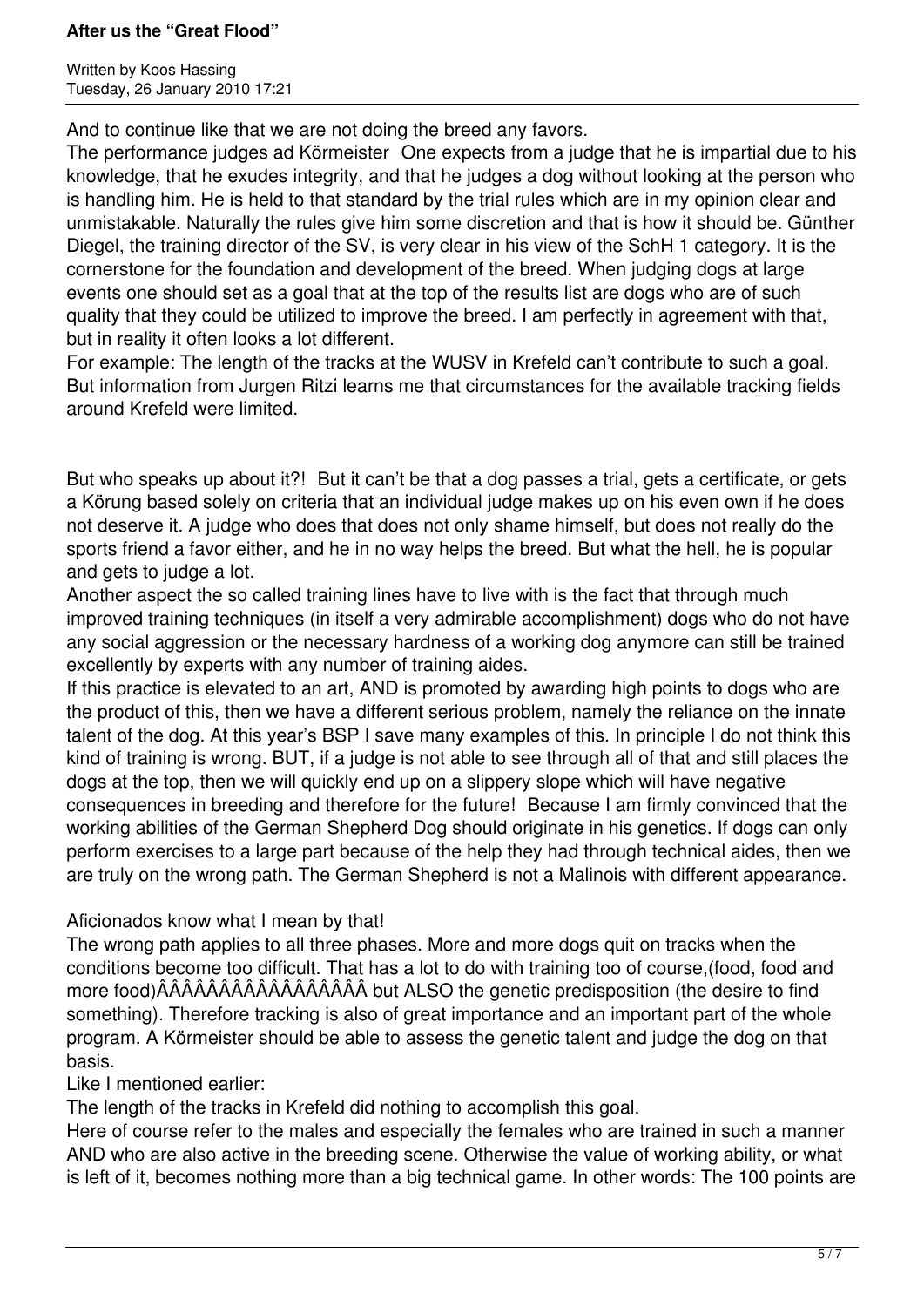Written by Koos Hassing Tuesday, 26 January 2010 17:21

not passed on to the offspring. Not in tracking, not in obedience, and certainly not in protection.

I t is common knowledge that after the trial certification the second hurdle on the way to breed improvement is the breed suitability test or the Körung. Or does anyone dispute that? ÂÂÂÂÂÂÂÂÂÂÂÂÂÂÂÂÂ Because people had concerns over the low working value of the dogs out of show lines the rules of the breed suitability test were tightened some years ago. The dogs had to be handled off leash, they had to out and guard, etc. That was very promising! But in praxis many Körmeisters interpreted and applied the rules much differently and according to their own standard here and abroad. In other words, they did what they had always done, and that is where things went wrong.

Rules have to be followed. Or what is the point of making them? Don't you agree?ÂÂÂÂÂÂÂÂÂÂÂÂÂÂÂÂÂ In these breed surveys dogs have to be examined all over again for the crucial elements of what is necessary for the preservation of the breed. It simply can't be that at a breed suitability trial, in which I myself participated, two dogs come off the sleeve at least twice during the pressure phase and only came back on because the helper helped them still got the rating TSB "pronounced". And that was not an isolated incident!

The Körmeister commented that the dogs in question had after all proven themselves under a performance judge. ÂÂÂÂÂÂÂÂÂÂÂÂÂÂÂÂÂ Otherwise how could they have been titled?ÂÂÂÂÂÂÂÂÂÂÂÂÂÂÂÂÂ The helper who carefully helped these dogs on the bite was praised. Sadly, this young helper showed that he could also do different kind of work. But it is unfortunate that he gave such a performance, or maybe he had to perform in such a manner. If he hadn't, it is probably likely that he would not be seen again anytime soon!ÂÂÂÂÂÂÂÂÂÂÂÂÂÂÂÂÂ During this trial two very different reactions could be observed on the sidelines. For me it was crystal clear that in this case the rules were grossly breached. ÂÂÂÂÂÂÂÂÂÂÂÂÂÂÂÂÂ But whatever I may think, the result was a lot of smiling faces on the sidelines. And one got the license to breed, especially since one of the females had already been bred by a top rated V-dog.ÂÂÂÂÂÂÂÂÂÂÂÂÂÂÂÂÂ The next step on this slippery slope is that a dog shows himself affected during the gun fire sureness test. We accept that because the dog has proven himself under a performance judge? Wrong!! Wrong, and more wrong! But who can criticize a judge or call him on the rules?ÂÂÂÂÂÂÂÂÂÂÂÂÂÂÂÂÂ The way I see it, and I have said this often, it is wrong that board members who have held the same office for years remain in that office even longer. Any individual sports friend would not accept that for himself. But in praxis is apparently quite different and it is accepted.

When I think about all of this I come to the conclusion that many of the fact I have mentioned above have led to the decline of the German Shepherd Dog as a working dog. I am now, as I have always been, of the opinion that we have to try to improve the organizations internally, but in a democratic way and on the basis of a true majority. If that can't be accomplished members are forced to take their own initiative like in the case of the RSV 2000. Instead of prejudging such initiative it is better to engage in dialogue and to look whether common ground can be found.

I hope for the future of the German Shepherd that people will not disengage further because of some of the things I said above, or worse give up on the German Shepherd. Right now we need